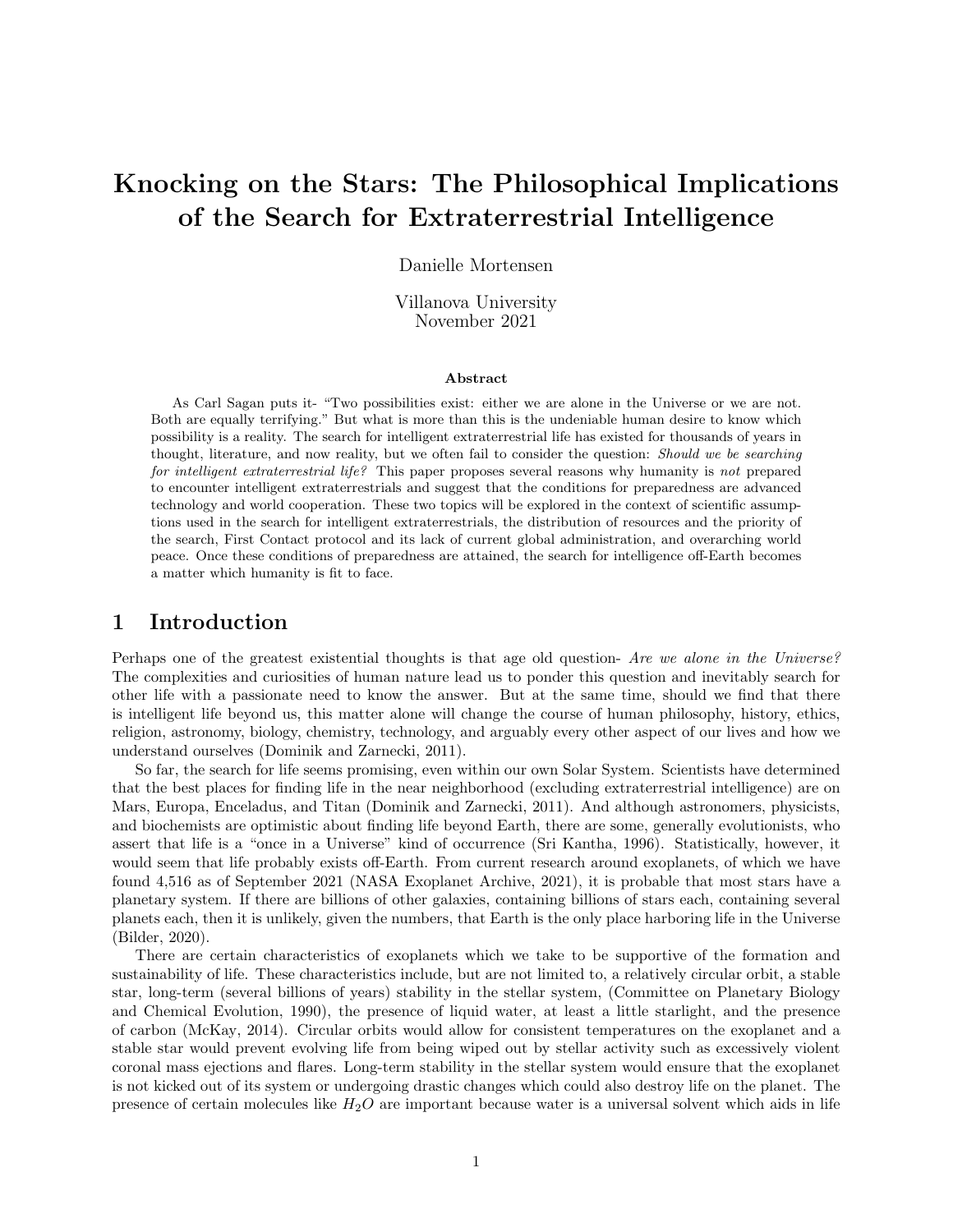processes on Earth, and elements like carbon have a large and strong structure which is also ideal for life. Between all of these conditions, the search for extraterrestrial life can be narrowed to stellar systems which have formed under these circumstances.

A study involving alien life would not be complete without mention of the two most famous concepts of this topic- the Fermi Paradox and the Drake Equation. Fermi's Paradox boils down to the question- If there are so many alien life forms, then why do we not see them? (Prantzos, 2015). To put it plainly, odds are that intelligent alien civilizations are millions, if not billions of years, more advanced than ourselves, who only showed up around 200,000 years ago (Bilder, 2020). So this poses a good point: where are they? Technology millions or billions of years more advanced should, theoretically, have given other civilizations the opportunity of finding and communicating with us. There are possible addresses to Fermi's Paradox that would explain why we have not yet uncovered the presence of extraterrestrial life, such as the consideration that advanced civilizations and technology are not necessarily synonymous concepts (Lamb, 2001), but this will be addressed in later sections of the paper.

The Drake Equation (Drake, 1961) estimates the number of extraterrestrial civilizations N that may have the ability to communicate with us. In its original form, the equation is as follows:

$$
N = R_* f_p n_e f_1 f_i f_c L
$$

Where

 $R_*$  = The rate of formation of stars suitable to harboring life in the Galaxy

 $f_p$  = The fraction of  $R_*$  with planetary systems

 $n_e$  = The number of planets per such a system

 $f_l$  = The fraction of  $f_p$  where life could develop

 $f_i$  = The fraction of  $f_l$  where intelligent life could develop

 $f_c$  = The fraction of  $f_i$  where such intelligent life would develop communication technology

 $L =$ The time span over which such a communication signal would be sent

While the estimated values for each of these parameters varies, the formulation itself is not generally challenged. Scientists have realistic numbers, from observation, on the first few parameters,  $R_*, f_p$ , and  $n_e$ . Together,  $R_* \cdot f_p \cdot n_e \approx 0.1$ , (Tsumura, 2020), but the rest of the parameters can only be estimated. Many suggestions have been made to estimate N; Drake himself believes  $N = 10,000$  (Haqq-Misra and Kopparapu, 2018), but the range varies by opinion. Attempts to estimate the remaining unknown parameters are difficult because the only reference that scientists have to calculate these is humanity, as Earth is the only location of confirmed life.

The Drake Equation accounts for  $f_c$ , or what fraction of intelligent lifeforms would be able to create the technology reserved for communication with other intelligent civilizations, but how to communicate is also up for debate. There are two general forms of possible communication in this case (Sri Kantha, 1996): (a) We send out a signal which other life intercepts, or (b) We send physical instruments and/or humans to initiate contact. It is much more likely that (a) happens before (b) ever does, and this is mainly due to our current technological limitations in terms of travel speed. We cannot yet travel at a significant enough fraction of the speed of light to make an interstellar mission with humans aboard plausible (Sri Kantha, 1996). So, generally, our only means of communication right now is the fastest means of travel in the Universe, light. However, options for channels of communication include the entire electromagnetic spectrum. So in the search for other life, we need to decide on a "Universal" communication frequency.

This topic has been subject to a fair amount of debate, but it has generally been concluded that the extraterrestrial search should be conducted in the 21 cm wavelength (Verschuur, 1973). This specific wavelength was chosen because it is not as easily scattered by interstellar material as shorter wavelengths and because it comes from the most abundant element in the Universe, hydrogen. Neutral hydrogen contains a proton and an electron which each have a certain spin (up or down), and when one of these changes their spin, it results in the release of a 21 cm wavelength photon (Liu, 2008). Due to the commonality of this particular wavelength in the Universe, it is assumed that other intelligent life will come to the same conclusions and also tune their instruments to 21 cm. Arguments have been made to broaden the search to include the  $H<sub>2</sub>O$  resonance at 1.35 cm and most microwave signals in general. While these are good starting points in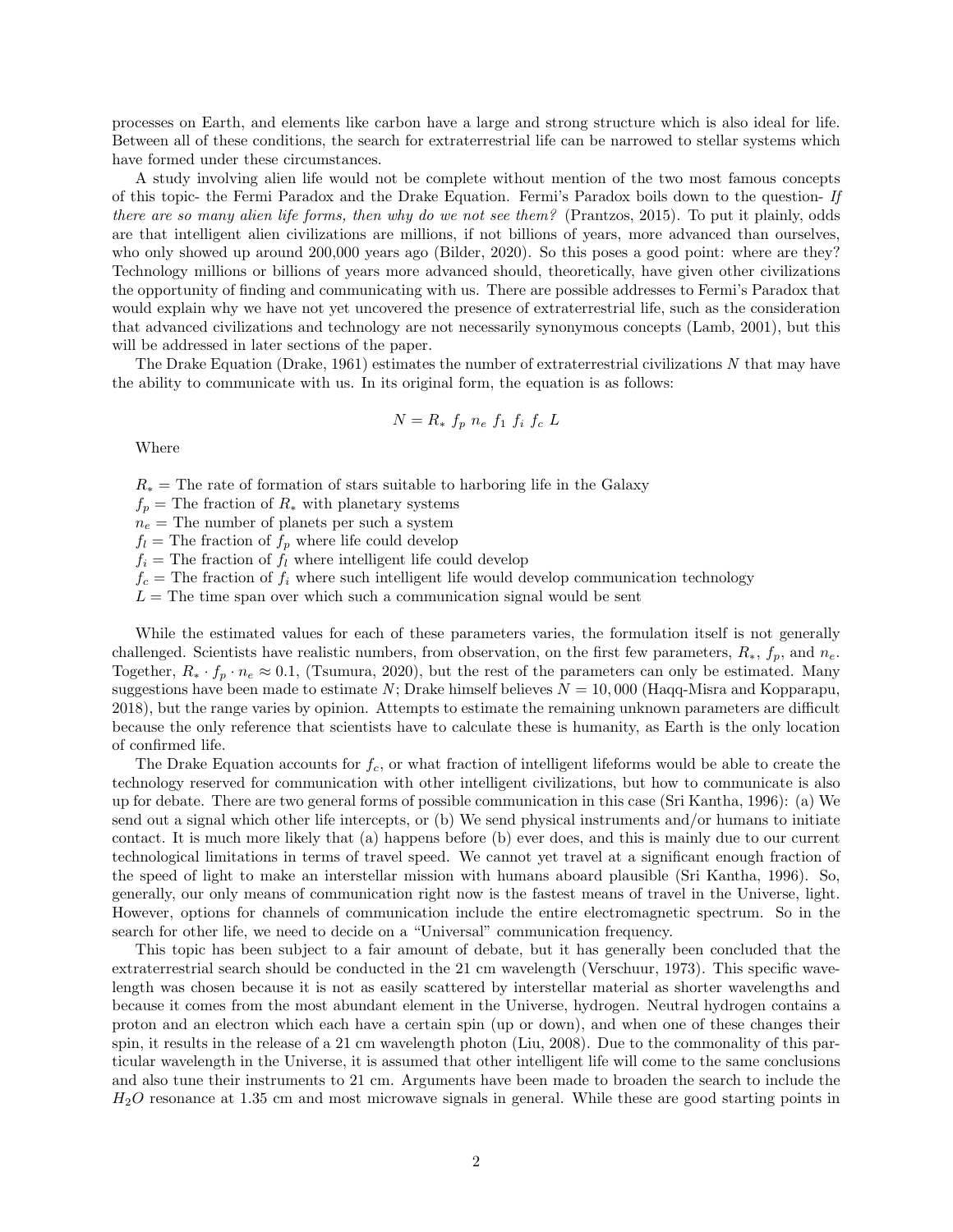searching for extraterrestrial signals, there is no guarantee that alien life would bother to send signals in a particular wavelength, if at all (Townes, 1983).

On a more open-ended side of this topic, the presence of Science Fiction in popular media is highly influential on our ideas surrounding advancements in technology and our overall drive for discovery (Bassett, 2013). Popular TV shows, movies, and books such as *Star Trek* (1966), The Hitchhiker's Guide to the Galaxy (1979), Star Wars (1977), Contact (1997), War of the Worlds (1897), and so many more have undoubtedly shaped human perceptions of extraterrestrial life. Speculations about how humanity will react to alien life and, further still, how alien life may be incorporated into our own lives have ranged from catastrophic to rather enlightening in these science fiction stories. Starting in the  $20<sup>th</sup>$  century, science fiction has become much more based on science truth which makes it a valuable resource for innovative ideas to come to life and for understanding how humanity will react to such a discovery as extraterrestrial life (Menadue and Cheer, 2017). It has even been suggested that science fiction bridges the gap between the sciences and the humanities (Schwartz, 1971). Writers of science fiction have allowed us to view the philosophical implications of scientific discoveries in benign thought experiments rather than actually living them out. Science fiction will occasionally be used for examples in this paper, leading to more relatable content.

## 2 Framing the Question & Defining Terms

With the possibility of encountering extraterrestrial life at any moment, we are left with the choice of actively seeking it out or not. This poses the question- Should we be searching for extraterrestrial life? It is generally understood that finding extraterrestrial life would have a profound impact on humanity as we know it, therefore it is quite the important question to ask. And more importantly, is it even possible for humanity to agree on an answer? This paper will argue the point that we are not scientifically or philosophically prepared to encounter intelligent extraterrestrial life, and therefore we should postpone our search until certain conditions of preparedness are met.

Before I can formulate an argument on the subject, it is vital that we come to a consensus on certain key definitions of "life", "intelligence", "non-intelligence", and "First Contact". Please note that these definitions serve two purposes: (1) to present a common understanding of each term so that they can be used within the same context later, and (2) to lay the groundwork for demonstrating that the assumptions present when defining these terms result in prominent scientific limitations.

Though the topic of life is undeniably complex, and I have not been able to find an all-encompassing definition, for the purposes of this paper, we will consider life in the more common Darwinian sense. Life is that which evolves through the process of amplification, mutation, and selection. Amplification involves the genetic replication of a prototype, mutation involves a variation in amplification, and selection involves choosing among these genetic replications for a new prototype (Joyce, 1995). In layman terms, an organism has a genetic mutation which perhaps increases its survivability, and natural selection takes place until this mutation is adopted by the whole species. As Joyce explains, this definition seems to run into some issues when considering the complex biology involved in the evolution of early life, however, it does pose the most straightforward and widely accepted description. It is noted, and later discussed, that by limiting life to this definition, we are creating assumptions about what extraterrestrial life might be. Perhaps extraterrestrial life does not experience Darwinian evolution as we do. But, it is important to understand that science, as we generally understand it, has a rather determined view on what it means to be "alive".

A definition of "intelligence" is also quite difficult. The only beings that we can surely count in this category are us, humans. But the question of intelligence becomes more convoluted when we consider octopi, apes, dolphins, and other rather smart animals. Do they fall under the definition of intelligence? We will consider an Aristotelian-inspired definition of intelligence: the ability to comprehend one's own mortality. According to some, death cannot be taught (Yun, 2011), therefore, it is a development which arises from self-awareness and therefore can be taken as a mark of intelligence. But, how do we explain this self-awareness and reasoning? Aristotle explains in his De Anima that there are three parts to the soul, the nutritive (plant) soul, the sensible (animal) soul, and the rational (human) soul. Nutritive souls include the basics of life such as reproduction, growth, and metabolism. Sensible souls begin to involve emotions, senses, and desires. Finally rational souls involve the abilities of thought and reason- the highest of the three (Aristotle, 2016). But instead of spending too much time on the concept of the soul, we will just use it to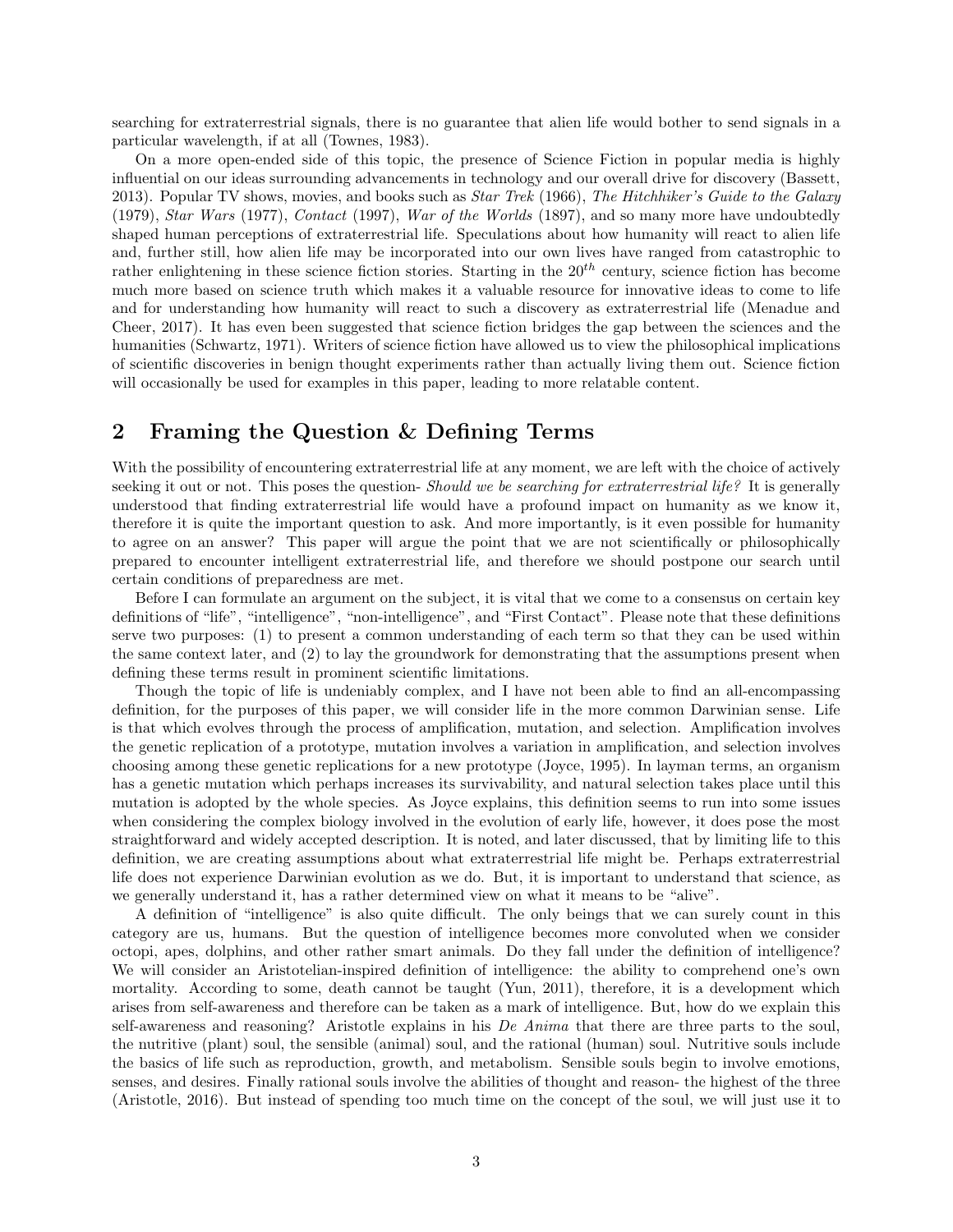limit the definition of intelligence to this ability of "rational thought", and therefore allow for comprehension of one's own mortality. Humans, we shall then say, are the only creatures on Earth under this category of intelligence. Although this cannot be proven, for the purposes of this paper it provides a reasonable understanding of what we consider as intelligence. Additionally, from here we can suss out a definition of non-intelligence being any life which does not fall under the category of intelligence.

The term "First Contact", was initially made popular in the context of extraterrestrials by Murray Leinster's 1945 Science Fiction book, First Contact (Brown, 2018). It is used to refer to the initial communication between humanity and extraterrestrial life. However, for the purposes of this paper, "First Contact" will specifically refer to initial communication from *intelligent* extraterrestrial life to humanity. This might include radio messages, physical presence on Earth, or physical presence on other Earth-explored bodies. This would not include the physical discovery of evidence of an extinct alien civilization (with the exception of electromagnetic messages from a civilization which may have gone extinct since sending), Earth messages intercepted by alien civilizations, or discovery of non-intelligent extraterrestrial life. Essentially, if intelligent extraterrestrial life is made known to us somehow, then this is "First Contact".

## 3 The Argument

Now that these important terms have been defined, we come to the topic of "preparedness". Though I will be arguing that humanity is not prepared for First Contact, it is vital that we consider the conditions for preparedness. What would make us ready for First Contact? As the following sections will show, the two primary conditions of preparedness are advanced technology and world cooperation. Advanced technology is a condition because of our current limited resources and knowledge. By searching for intelligent extraterrestrial life before we have precise means of doing so, we are limiting humanity through the focus of resources on non-essential projects. In addition, world cooperation would allow us to create a plan for First Contact and ethically enter into a new age of civilization where interactions with intelligent extraterrestrials becomes a matter of pure intent instead of being influenced by power and control. The following sections will address the shortcomings of humanity in the areas of technology and peace.

### 3.1 Assumptions About Extraterrestrial Life

The Drake Equation, while helpful for estimating the number of intelligent, social alien civilizations in our Galaxy, is full of assumptions when actually calculating the value of N. The Search for Extra-Terrestrial Intelligence (SETI) initiative and other organizations with the focus of searching for extraterrestrial life also make plenty of assumptions which affect their search. These include, but are not limited to topics of intelligence, communication, extraterrestrial travel, and life itself.

SETI, in particular, tends to narrow their definition of intelligence. For a large portion of their research, intelligent life seems to be any being with the ability to communicate via electromagnetic waves (Dunér, 2017). They do not necessarily account for the possibility of non-social or non-technological intelligent civilizations. They are looking for intelligence as it is synonymous with technological advancements in communication. Perhaps the pinnacle of enlightenment and philosophical knowledge of advanced intelligent civilizations has been found by renouncing technology. With the current understanding and curiosity which drives advancing technology for humanity, it may be difficult to imagine that a civilization, perhaps millions of years older than us, has found meaning in life through the abandonment of technology. But this does not make it impossible. Just because we, as humanity, value certain traits like curiosity and exploration and colonization, which require technological advancements, does not mean that other civilizations necessarily do.

On the other hand, perhaps these alien civilizations are so advanced that while we are at the age where using light as communication seems like the best possible method, they may have developed technology which allows them other means of communication. There is no reason to believe that light is the best way of sending messages for other civilizations. In fact, there is no reason to believe that other intelligent civilizations are sending signals at all! Generally, we have adopted a listening strategy when it comes to the search for extraterrestrial life; we listen for extraterrestrials trying to contact us. While there have been some instances where we have sent radio messages into space in an attempt to contact extraterrestrials, this is by far the less practiced of the two. Who is to say that intelligent extraterrestrials are not doing the same?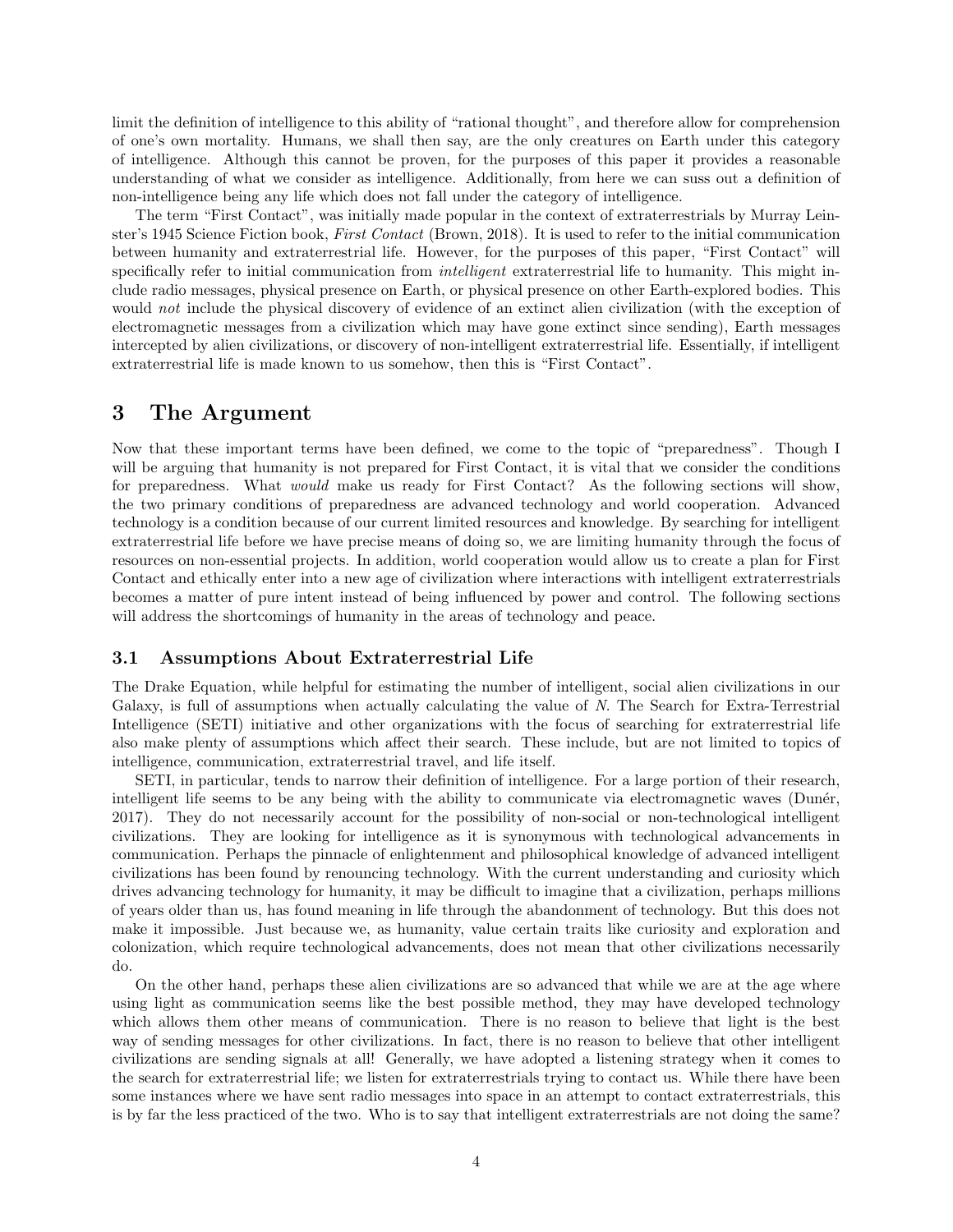Perhaps they are purposely staying silent and listening for everyone else. Any of these instances would have an impact on the  $f_c$  variable of the Drake Equation. Perhaps these civilizations are technologically advanced enough to have communications technology but do not use it to announce their presence to the rest of the Universe. While this may seem unlikely due to the natural progression of things here on Earth, we cannot eliminate this possibility entirely, and therefore, it must be addressed.

Also regarding communication, we have learned that most of these extraterrestrial searches are conducted in the 21 cm wavelength. But, how can we know intelligent extraterrestrials will come to the same conclusions that we have and also use 21 cm? Suppose that these extraterrestrials did use light to communicate, even then, it would not be realistic to search everywhere in the Universe at every single wavelength in order to find them. Perhaps we will create technology in the future which is capable of doing so, but until this technology has been developed, the range of possibilities for means of communication is just too large for us to cover. One could argue that creating technology for this purpose may stem from the search for intelligent life, however, this would involve the use of time and money developing technology which is specific to this purpose. In the next section, we will discuss the idea that this is not a reasonable use of our resources.

Another assumption made when calculating N from the Drake Equation is the assumption that intelligent life is staying in one place- the same place where it originated. Travel to other planets, moons, and even stellar systems would have a large impact on the  $f_l$  variable. Intelligent life could be rare but easily spread and multiply much farther than its point of creation. And if this is the case, planets and moons which we didn't think would be able to hold life actually would (SETI Institute, 2021). On the same note, we also assume that intelligent life is limited to planets in stellar systems. This is based on our own ideas of the necessities of life, namely water and energy, like Earth life needs. But this, by no means, indicates that extraterrestrial life works the same way.

Finally, there are also assumptions in terms of life itself. What does life look like? What signs indicate life? What is life made of? Early on, we stipulated that life is Darwinian in nature. But this is the ultimate assumption when it comes to extraterrestrial life! We cannot even create a good definition of life based on "living" organisms on Earth, so how can we expect to define life in terms of extraterrestrial organisms? What counts as living? Right now, those who are searching for extraterrestrial life are searching for "signs of life". We've also discussed the different exoplanet conditions which are considered "potentially habitable" for intelligent extraterrestrials. These include things like a strong magnetic field, a relatively old star, the presence of water, etc... Because we consider these to be indications of the possibility of life, these conditions are what we search for when we search for extraterrestrial life. Needless to say, while there is reason to believe that life requires these conditions because we require these conditions, (and they are a reasonable place to begin the search), Earth alone is hardly a full set of data in this matter. With seemingly limitless possibilities on what life may be like, it is presumptuous to assume that we are standard forms of life.

So, it seems evident that the search for extraterrestrial intelligence is based upon a plethora of presuppositions. For example, the assumption that intelligent aliens communicate in the 21 cm wavelength. If technology were developed which would allow us to search for life in all wavelengths, then we wouldn't need to limit the search to 21 cm anymore. Perhaps this would increase our probability of finding life in the first place, and as we will see in the next section, the existence of this advanced technology would limit the need for spending the time, money, and resources of the world developing for a non-essential task.

#### 3.2 SETI & The Distribution of Resources

SETI has been at the forefront of extraterrestrial research since its beginning in 1984, and it is currently entirely funded by millions of dollars in donations (Clery, 2020). But is this really the best investment for our money at the moment? Compare this to recent donations made to Notre Dame. According to some sources, between \$835 million and \$1 billion US dollars have been donated to the repair of Notre Dame after the infamous fire in 2019, and there has been some major backlash on the subject (Noack, 2019). Also according to Noack, the actual cost of restoring Notre Dame would only be around \$330 million to \$670 million US dollars, leaving hundreds of millions of dollars in excess which could have been donated to feed the hungry children of the world or clean up trash in the oceans or helping war refugees find safety. The question of morality becomes prominent as all this money instead goes toward restoring a building. In the same way, many millions of dollars go to SETI research programs (SETI Institute, 2021) to search for extraterrestrial life when there are still such prominent world issues which could be addressed with this money. Just from a practical perspective, would this money not have a more tangible return for the human race if it were put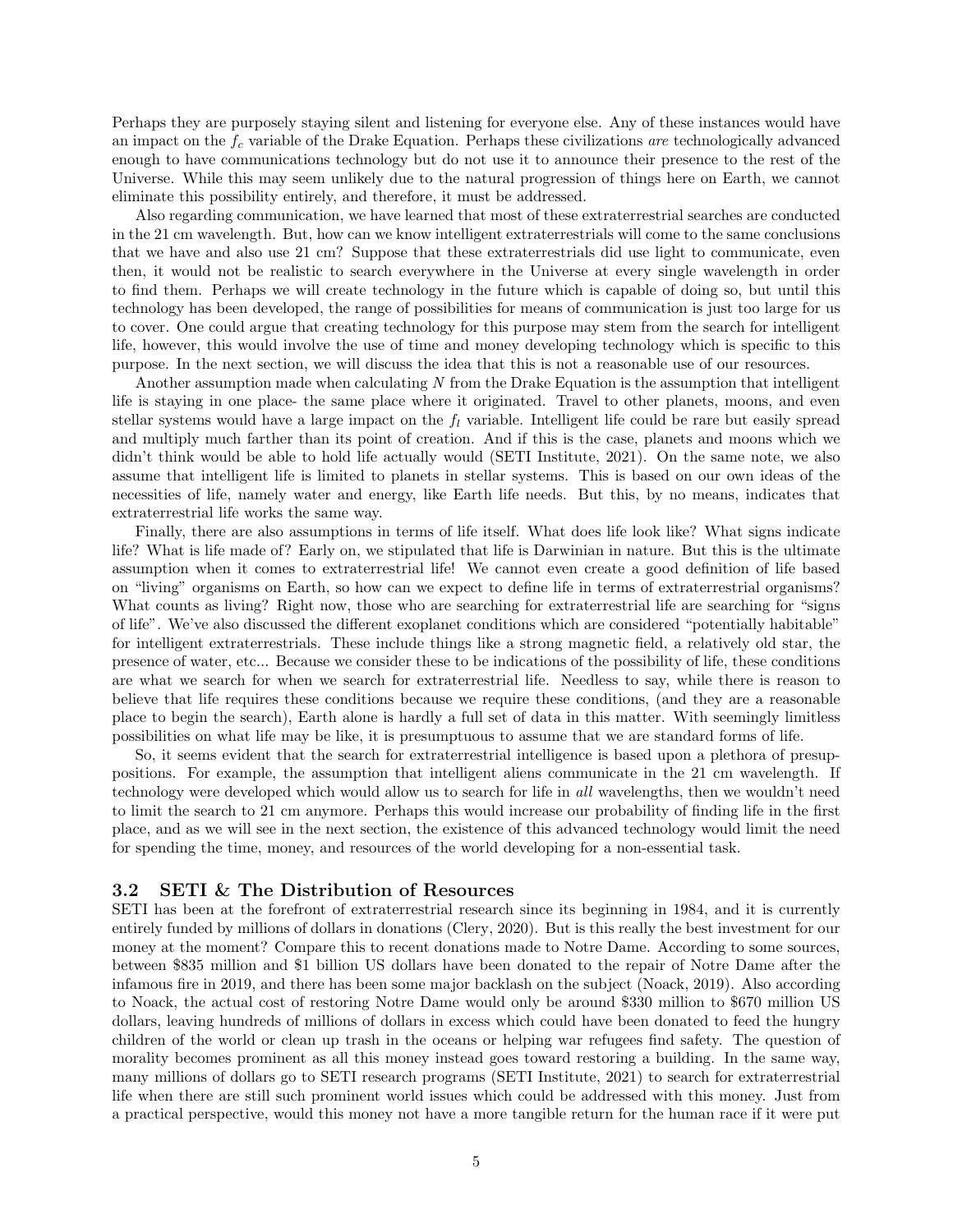into more pressing issues than the search for alien life?

If the answer to this question is "yes", then the question now becomes-  $Why do we spend so much time,$ money, and resources on projects like SETI? For one thing, the idea is appealing. Led by our perceptions of intelligent alien life by sources like science fiction, it is probable that many believe a topic so mysterious and fascinating as space travel and communication is far more intriguing to put money into than something as mundane as cleaning plastic from our oceans. In addition to this, actually finding intelligent extraterrestrials might allow for the possibility of learning more, traveling more, and solving many problems which face us now. In this way, SETI is a beam of hope for humanity and therefore attracts the attention of donors. It is easy to put money into something which proposes endless possibilities rather than current problems that face the Earth and seem difficult to fix. The promise of off-Earth travel and habitation has had a great influence on opinions surrounding sustainability (Adams, 2010). Colonizing places other than Earth could be an end-all solution to our problems, making efforts in the name of sustainability seem rather futile. But the reality is that Earth is all we have right now, and instead of turning to the uncertainties that come with searching for intelligent extraterrestrials, we may find ourselves needing the certainties of projects like cleaning the ocean to survive.

This is not to say that we should never invest in searching for intelligent alien life, but let us consider the fact that our current technology is nowhere near advanced enough to search for every kind of life, in every kind of way, and in every direction of the Universe. SETI bases their search on many assumptions, meaning it is possible that they are spending all this donated money searching in the wrong places because the technology does not yet exist for us to address our assumptions. It would be appropriate to ask why we do not simply develop the technology needed for the search now, and instead we wait for advanced technology to develop. The difference here is between invention and innovation. It much easier to adapt and build upon current technologies to fit current issues (innovation) than it is to come up with entirely new ideas and technologies (invention). By allowing invention and advanced technology to develop in response to non-extraterrestrial life issues, we can then adopt this new technology to the issue of extraterrestrial life without spending excessive resources on it in the first place. This seems to be a reasonable solution to the problem- we spend money on more pressing issues which results in the development of advanced technology which can then be modified to the needs of searching for intelligent extraterrestrials.

Also important to consider is the fact that by finding intelligent extraterrestrial life, we may further limit our resources by creating a higher demand and distribution of them. This is very similar to the plot of Dune (Herbert, 1965), an extremely popular science fiction novel by Frank Herbert. In this book, advanced civilizations require the resource of "spice", naturally occurring on the planet Arrakis, and oppress the lives of natives to this planet in their attempt to control this resource. Suppose that intelligent alien life contacts us and we learn that they also require fresh water. If they, themselves, do not have any at their disposal, now, instead of a few billion people fighting over clean water sources, it is 10s of billions, 100s of billions, or even trillions of individuals who need this limited resource. Depending on the circumstances, the human race could end up like the natives of Arrakis, oppressed and much worse off than if these extraterrestrials had never come at all. Perhaps advanced technology will allow not only for increasing our current set of accessible resources, but also for a more ethical distribution of the resources we have. Sticking to our example of clean water, maybe we should make sure that all of humanity is getting the clean water they need before opening Earth's resources up to other potentially water-loving alien civilizations.

It is possible that by discovering and initiating contact with intelligent extraterrestrials, we may *qain* access to additional resources. Perhaps these water-loving aliens have a whole planet of clean, fresh water which they are willing to give us access to. While this would be excessively helpful to humanity, it is only a best-case scenario. Between the two extreme possibilities, it is preferable to avoid causing harm to humanity altogether (by postponing First Contact insomuch as we can) than it is to take the chance that resources (with no caveats) would be gained through extraterrestrial interactions.

#### 3.3 First Contact Protocol

There have been a few attempts at creating a series of steps for First Contact, such as the SETI postdetection protocol, approved by the International Academy of Astronautics (IAA) in 1989. However, no protocol is legally enforceable to the nations of the world, making First Contact a big question mark in terms of what would happen (Dominik and Zarnecki, 2011). If no protocol is binding for the whole world,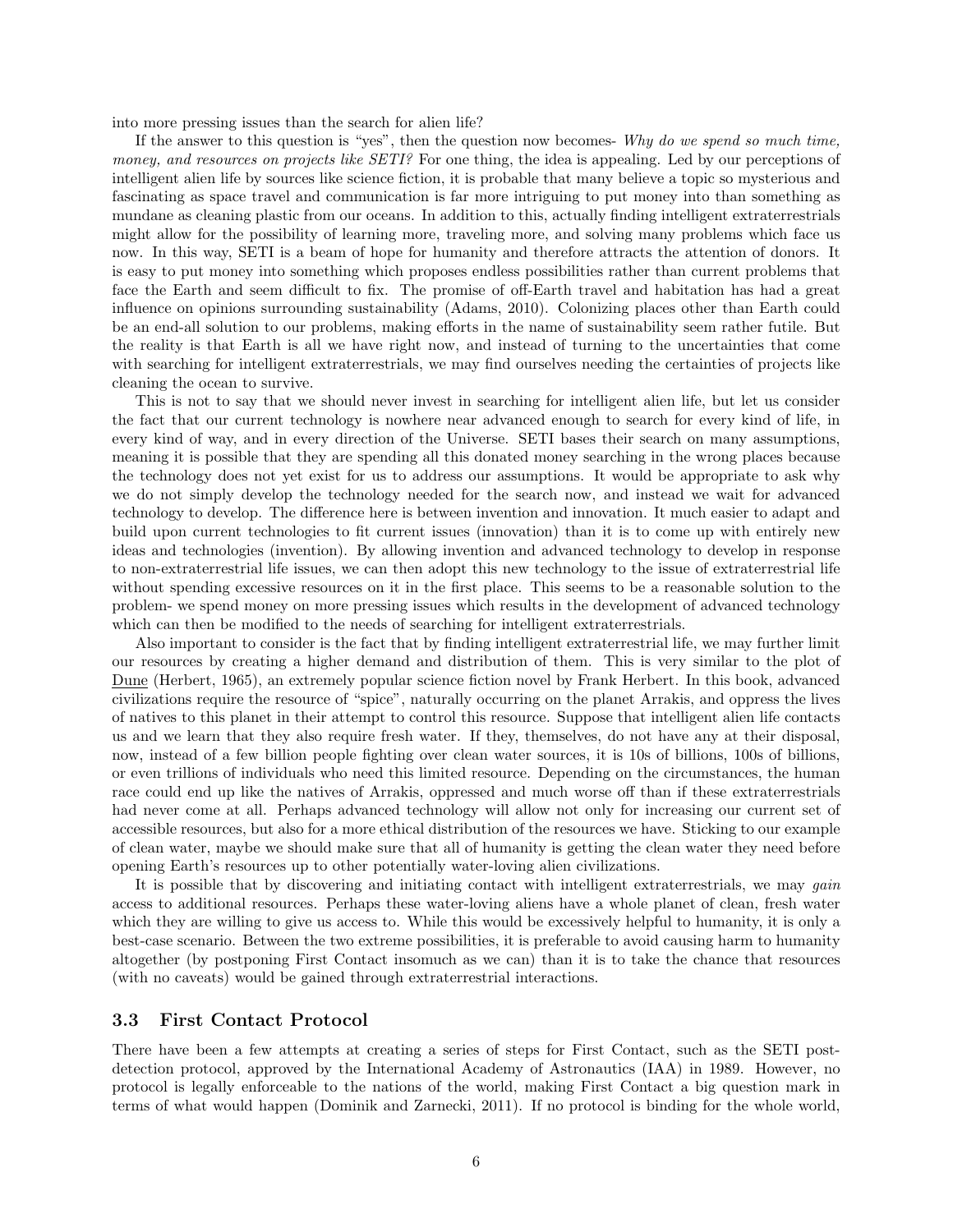then First Contact becomes a situation where things could go horribly wrong. Say, for example, that an individual tries to convince intelligent extraterrestrials to wage war on the rest of the world. This is a rather outlandish tale but still in the realm of possibility. There seem to be no laws against this person doing so, but it could potentially cause great havoc to the rest of the world. When it comes to the unknown of extraterrestrial life, anything we can imagine is possible, even to the far reaches of Science Fiction. It is understandable that these limitless possibilities make coming up with a plan immensely difficult, however it will prove incredibly useful for if/when First Contact happens. Searching for intelligent extraterrestrial life without a plan is like poking a sleeping bear without knowing what you'll do if the bear wakes up. Sure, it might not wake up, it might shrug off your poking, or it might get very angry. In any case, you would need to know what to do or face a potentially disastrous situation. Without a First Contact protocol which we've all agreed to, we could end up being the person standing in front of a very angry extraterrestrial, not knowing what to do.

Laws surrounding international space have generally been debated and poorly regulated since the space age began in the mid 1900s. In recent news, Russia tested an anti-satellite, or ASAT, missile on November 15, 2021. By destroying one of their own satellites, they created 1,500+ pieces of debris in Low Earth Orbit (LEO), which is heavily utilized internationally by both commercial and private sectors (U.S. Space Command, 2021). Despite their detailed laws, it is still difficult to enforce rules and regulations about international space in a global fashion. Russia's ASAT test is just one example of how difficult it is to get the world to agree upon space protocol, and the topic of extraterrestrials would likely become just as chaotic.

The point here is that before searching for intelligent extraterrestrials, it would be helpful to have an idea about what to do once First Contact occurs. It would be ideal if the nations of the world were to work together to create a plan of action which everyone will agree to and follow. This protocol would prevent unnecessary misunderstandings and provocations like the Russian ASAT test. But before we can even get to agreeing upon a First Contact protocol, we have to figure out our own space laws and regulations! U.S. Army General James Dickinson commented that this was "a deliberate disregard for the security, safety, stability, and long-term sustainability of the space domain for all nations," (U.S. Space Command, 2021). Clearly, this is the case for this specific instance, but many nations are guilty of the same kinds of spacerelated misdemeanors for the sake of expressing power such as China [38], the US (Marshall, 1985), India (Akhmetov, 2019), etc... If we, as humanity, are not able to come to an agreement on use of our own local space, how will we handle First Contact? Poorly, I would argue. So, is there really benefit right now to pushing the search for intelligent extraterrestrial life? We have not even handled issues and discrepancies amongst ourselves.

Once we have figured out these issues with ourselves, we can consider our options for First Contact. Cooperation amongst the world is ideal for handling this extraterrestrial situation. If we are able to agree on a First Contact protocol and enforce this to the nations of the world, then the whole process would likely go much smoother. By precluding First Contact with a list of agreed-upon actions, we limit the possibility of misunderstandings and provocations amongst ourselves and with the intelligent extraterrestrials.

#### 3.4 World Peace

World peace also naturally becomes a reasonable solution for attaining cooperation among humanity. If world peace had been attained already, then Russia probably would not have felt the need to demonstrate their anti-satellite technology, and the world would not be in this conundrum about all of the extra debris polluting LEO. Maybe if world peace were the case, we could get on with discussing options for First Contact protocol. One could make a plethora of arguments about what world peace means, but for the purposes of this argument, we are projecting large-scale; peace simply means cooperation and collaboration between nations and internal to nations without animosity and with the intent of benefiting humanity instead of gaining power and control. This is a very lofty goal for us, and there is no avoiding the question: could we even attain world peace in this way? If we take the ambitious answer, "yes", it follows that humanity would, after attaining this state, be in an acceptable position to encounter intelligent extraterrestrial life. If the answer is "no", then perhaps a simpler version of world peace would be attainable and still lead to worldly collaboration, indicative of our preparedness.

Consider the Space Race. This crucial moment in the development of human history was brought about by warring nations. The U.S. and the USSR found themselves in a competition for who could get to space first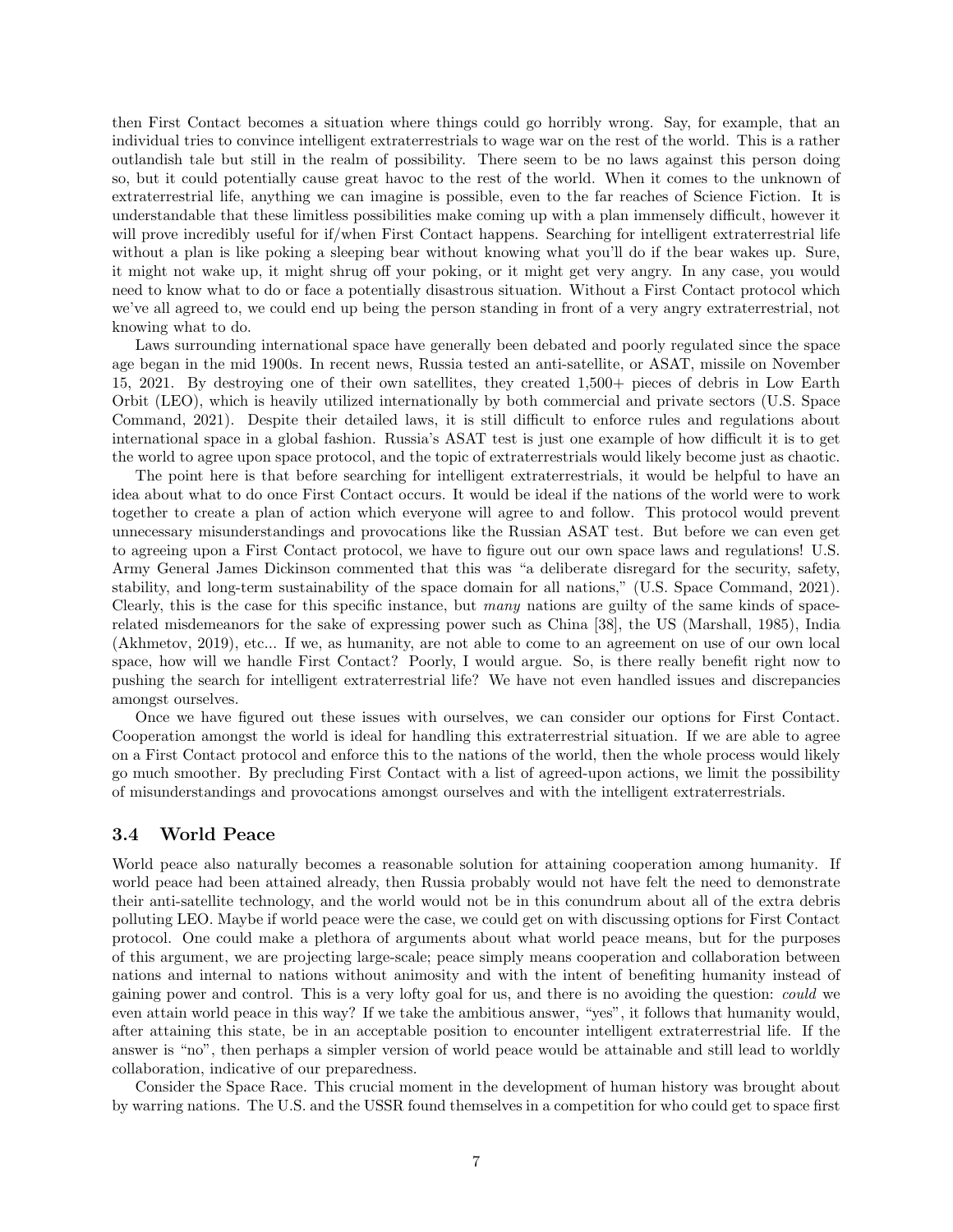(the USSR) and then who could get to the Moon first (the U.S.) (Donovan, 2020). One might easily argue that the conflict between these adversaries actually inspired scientific and technological advancements, but how often do we look at the costs of the Space Race, the risks that we took, and the unethical corners cut in order to "win"? James Donovan, author of the book Shoot for the Moon: The Space Race and the Extraordinary Voyage of Apollo 11 summed the consequences best- "Rockets exploded. Systems malfunctioned. Men died," (Donovan, 2020). At the cost of *lives*, the USSR and the U.S. continued to push for beating the other to space and to the Moon. And what was this for? It was not with the primary intent of technological advancements and growth of humanity but for political power and expressions of superiority (Siddiqi, 2000). This being said, it is not just warring nations who cause chaos and tragedy- it is also toxic competition between nations which leads to humanity's detriment.

But, say we argue the other side a moment. Perhaps we think that the technological advancements and lives *saved* as a result of the Space Race were worth the catastrophes involved. Even then, this argument is less about the trade-in of disastrous consequences for technological advancements and more about the intent behind the Space Race and the trade-ins that we allowed at the time. The two countries continued to move forward in their competition without understanding the significance of the impacts this new technology would make in the future. Therefore, their intent was polluted by their greed. And knowing this intent, I would argue that it was not worth the lives lost. If we knew that by proceeding with the Space Race we would create technology that would benefit society, then perhaps it was worth it, but we could not know this.

When turning this argument to address intelligent extraterrestrial life, it is rather simple: we should be held morally responsible for what values we put out into the Universe and pass on to alien civilizations. If we are not held responsible, then what is to stop us from destroying, even accidentally, other intelligent extraterrestrial civilizations? For example, suppose we happen upon a slightly less advanced alien civilization and teach them how to make nuclear weapons, and they then proceed to destroy themselves because they gained this means of mass destruction from us. Would we not, then, need to take responsibility for the war and death we have caused?

If this is still unconvincing, suppose it is we who are the war-ignorant civilization and nuclear weaponry is only the tip of the iceberg for a newly contacted alien civilization which has not attained world peace. Not only is there a chance that we gain knowledge of their weapons technology and end up destroying ourselves, but it is also possible that relations with the alien civilization become unstable. Instead of inspiring curiosity and making efforts to advance science and understand ourselves better, we might get caught in an alien civil war. Being a neutral party is one thing, but when they have unimaginably advanced weapons technology, we may need to choose a side or become an unwilling enemy. This seems like a horrible situation for us to be in. Aliens who have not attained peace for themselves may bring about destruction, death, and morally complex situations from which we have no escape. Would anyone want this from First Contact with intelligent extraterrestrials? I would think it difficult to argue for such a situation. Therefore, is it not morally irresponsible for us to, even inadvertently, create this situation for other civilizations?

Overall, we struggle with taking responsibility for the pain and destruction we have caused each other, so introducing another intelligent species into the mix would just complicate things further. It is imperative then, that we learn how to propagate peace throughout the world before making efforts toward First Contact. Peace, though likely far from our reach at the moment, is our only means of going into First Contact with a clear conscious and pure intent. The search for extraterrestrial life is fueled right now by human curiosity, and it would be a terrible thing to destroy that intent with so petty a thing as war.

## 4 Conclusion

Now, we can finally put everything together and ask the question: Should we be searching for intelligent extraterrestrial life? We have addressed several topics in this paper which would indicate that the answer is "no". The following questions offer a reexamination of these concepts:

- Is the search for extraterrestrial intelligence important enough to prioritize along with other pressing needs of humanity?
- Are we willing and prepared to share our resources with extraterrestrials, should the need arise?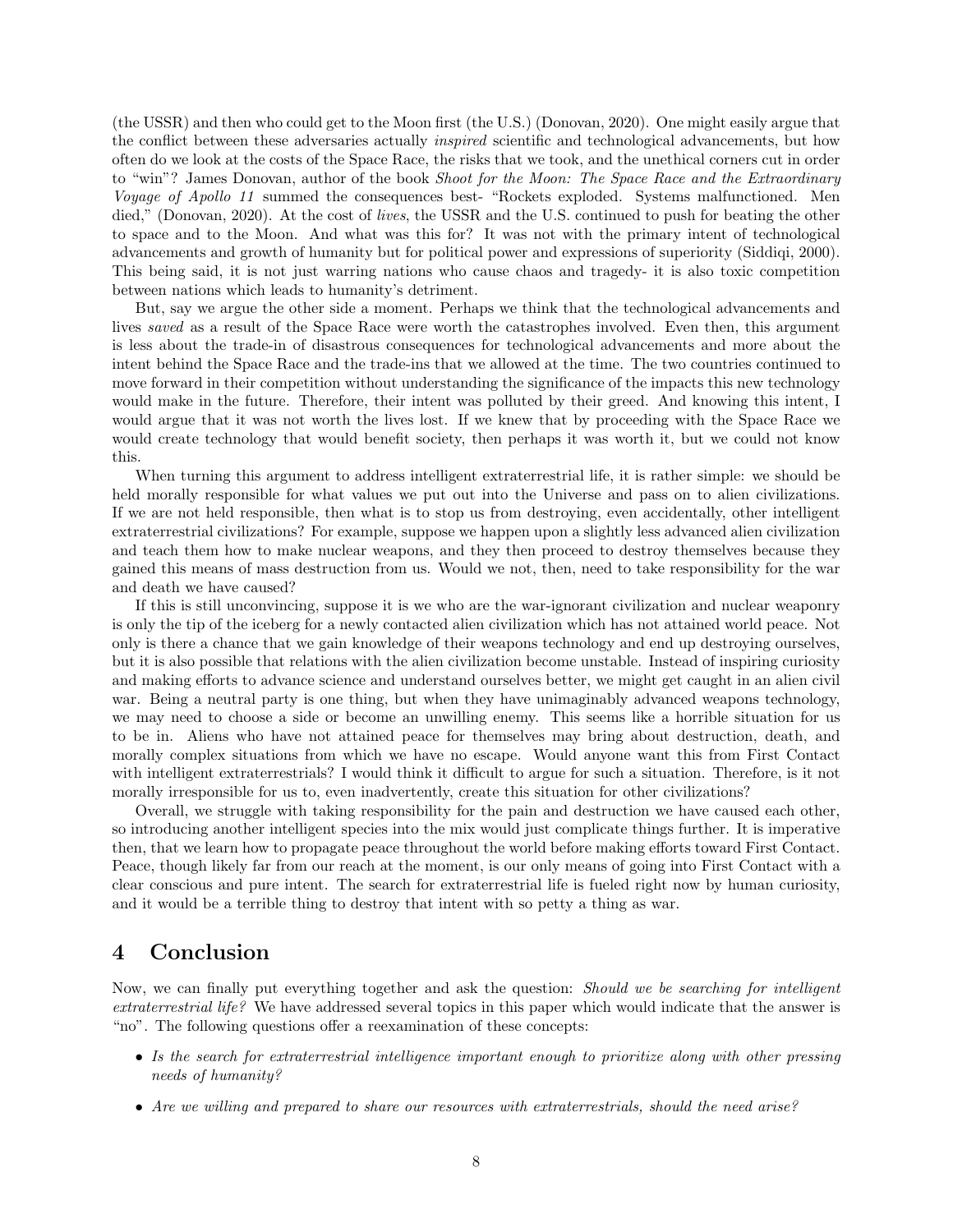- Have we taken the time to address our assumptions about extraterrestrial life?
- Do we have the universal right to define what it means to be alive?
- Is it reasonable to believe that extraterrestrial life would be similar to us?
- Would humanity be able to agree upon a response to First Contact?
- Is our intent with initiating First Contact completely isolated from a desire for power and control?
- Are we prepared to take responsibility for our impact on less-advanced alien civilizations?
- Are we willing to deny advanced weapons systems from alien civilizations in the interest of world peace?

If the answer to most of these questions is "no", then perhaps it is worth rethinking our relentless search for intelligent extraterrestrials because we may not be prepared for them. By advancing technologically and acquiring world cooperation, I believe that several of the answers to these questions would slowly and surely turn to "yes". And once they do, the world will be in a much more prepared state to address the search for intelligent extraterrestrial life.

In this paper we have covered several topics which all lead to the same conclusion- humanity is woefully unprepared to encounter intelligent extraterrestrial life. By making assumptions about what extraterrestrial life is like, we are constricting our search to the point where we are able use our current technology to continue with the search. By allowing technology to advance, we will be able to gradually release these assumptions and search for life which may be even stranger and foreign than we once assumed. Also, by allowing technology to advance without pouring money and resources into specific technology for the extraterrestrial search, we will be able to focus these saved assets on other more pressing issues presented by society. On another end of things, we discussed the benefits of world cooperation and its overarching benefit for once we do find intelligent life. Not only do we struggle as humanity with creating an enforceable plan for First Contact, but we simply have not addressed our local issues with international space protocol. And finally, world cooperation seems to go hand-in-hand with world peace. By altering our intent in interacting with one another, we promote peace and collaboration. World peace will allow us to go into First Contact with good intent and maintain our curiosity through the end of our greed. So, before we go knocking on the stars, perhaps we get a few affairs in order here on Earth.

The unknowns of intelligent extraterrestrial life are more than enticing, but they also pose major threats to us, should we be unprepared for this encounter. The achievements of world collaboration and advanced technology are not only indications of growth as humanity, but they also allow us to patiently, slowly, and safely move forward in our exploration of the Universe. It would seem that on the topic of searching for intelligent extraterrestrial life, scientists have been rather dismissive of the surrounding philosophy and ethics. But, science needs philosophy for guidance and philosophy needs science to enact on the brilliance of the human mind.

Science without philosophy is blind, and philosophy without science is empty. -Unknown

## 5 Acknowledgements

The author would like to acknowledge the following:

Dr. Andrej Prša for his guidance of this research as a whole, his assistance in finding sources and ideas prevalent to this issue, and his scientific expertise to add to this topic.

Dr. Lisa Dolling for her inspiration of thought experiments, encouragement of ideas, and writing guidance.

Dr. John Carvalho for his advice on structure, philosophical perspective, and expansion of key concepts.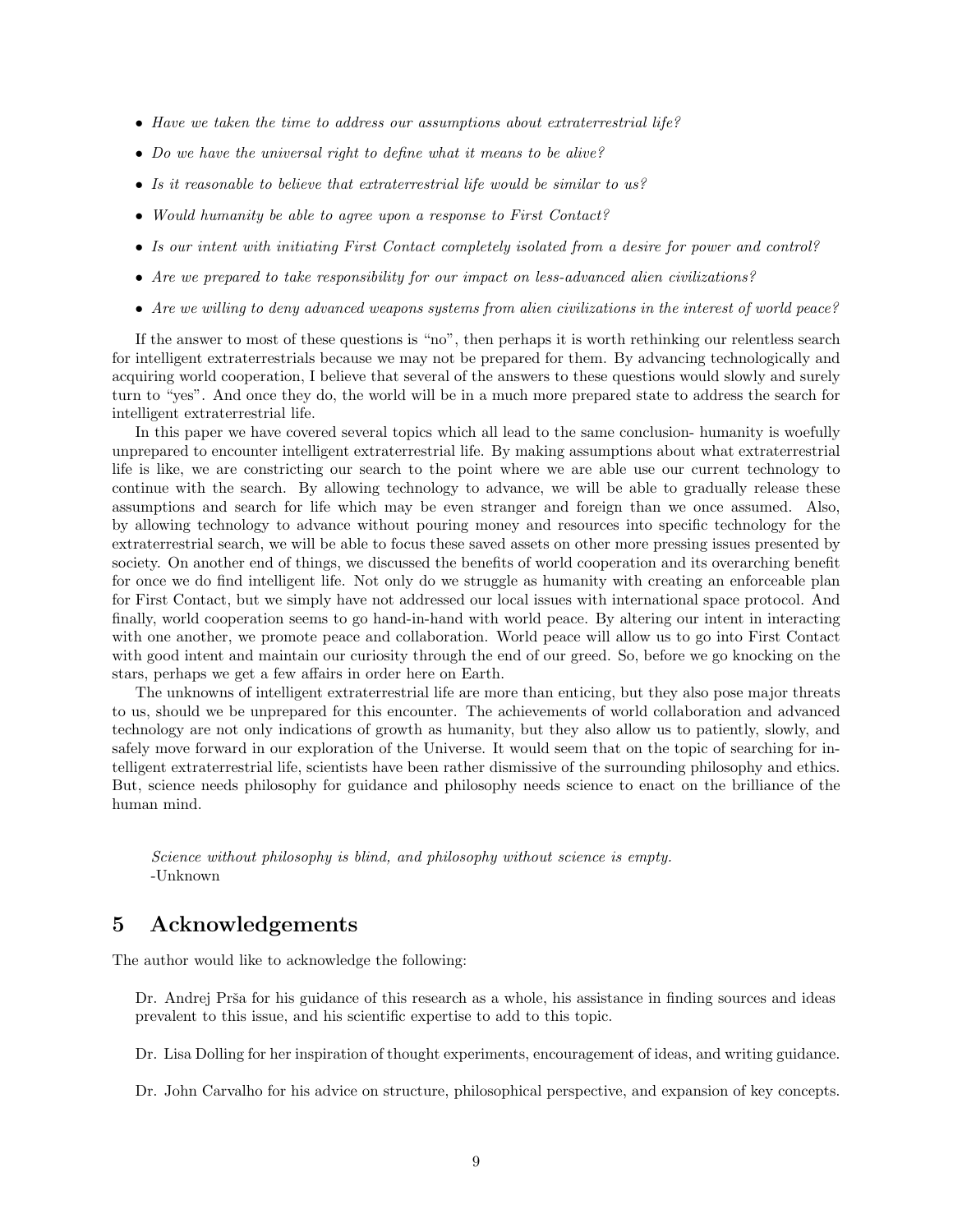The Villanova University Astrophysics/Planetary Science Department and Philosophy Department for their support and instruction throughout this research.

And the following individuals for their scientific and philosophical conversations and input, without which I would not have been able to write this paper:

Danny Jensen, Caleb Kwon, Dr. Edward Guinan, Arianna Imperiali, Thinh Nyguen, Conor Larsen, Grace Chiodo, Kevin Moposita, Catherine Petretti, Glenn Mortensen, Susan Mortensen, James Mortensen, Jenna Poland, Dr. David Tomlinson, Dr. Julie Klein, Tommy McGlone, and Ben Palmer.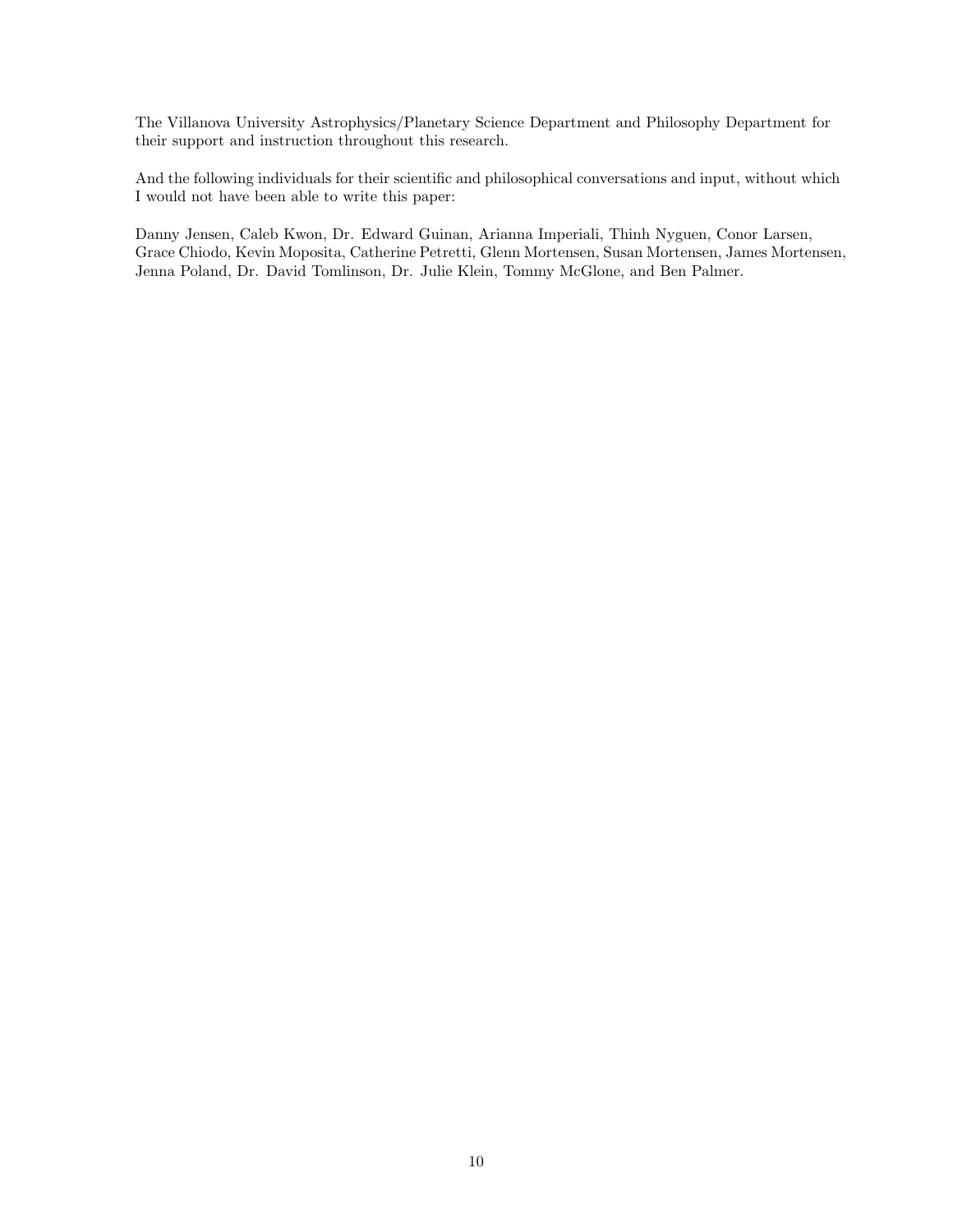# References

Adams, E. (2010). Does awaiting 'new heavens and a new earth' (2 pet 3.13) mean abandoning the environment? The Expository Times, 121(4):168–175.

Akhmetov, Vladimir; Vadym Savanevych, E. D. (2019). Analysis of the indian asat test on 27 march 2019.

Aristotle (2016). De Anima.

- Bassett, C. (2013). Better made up : The mutual influence of science fiction and innovation.
- Bilder, R. (2020). Editorial comment: On the search for extraterrestrial intelligence (seti). The American Society of International Law, 391:369–377.
- Brown, A. (2018). Trailblazing through time and space: The essential murray leinster.
- Clery, D. (2020). How big money is powering a massive hunt for alien intelligence.
- Committee on Planetary Biology and Chemical Evolution, N. R. C. U. (1990). Search for life outside the solar system.
- Dominik, M. and Zarnecki, J. (2011). The detection of extra-terrestrial life and the consequences for science and society. Philosophical Transactions of The Royal Society, 369:499–507.
- Donovan, J. (2020). Shoot for the Moon: The Space Race and the Extraordinary Voyage of Apollo 11. Back Bay Books/Little, Brown and Company.
- Drake, F. (1961). Project ozma. Physics Today.
- Dun´er, D. (2017). On the Plausibility of Intelligent Life on Other Worlds: A Cognitive-Semiotic Assessment of  $f{f}$  · fc · L. Environmental Humanities, 9(2):433-453.
- Haqq-Misra, J. and Kopparapu, R. K. (2018). The drake equation as a function of spectral type and time. Habitability of the Universe Before Earth, page 307–319.
- Herbert, F. (1965). Dune.
- Joyce, G. F. (1995). The rna world: Life before dna and protein.
- Lamb, D. (2001). The Search for Extraterrestrial Intelligence. Routledge.
- Liu, L. (2008). The hydrogen 21-cm line and its applications to radio astrophysics.
- Marshall, E. (1985). Space junk grows with weapons tests. Science, 230:425–427.
- McKay, C. P. (2014). Requirements and limits for life in the context of exoplanets. Proceedings of the National Academy of Sciences, 111(35):12628–12633.
- Menadue, C. and Cheer, K. (2017). Human culture and science fiction: A review of the literature, 1980-2016. SAGE Open, 7(3):2158244017723690.

NASA Exoplanet Archive (2021). Records.

- Noack, R. (2019). Notre dame may have too much money after billionaires and others rushed to pledge.
- Prantzos, N. (2015). A probabilistic analysis of the fermi paradox in terms of the drake formula: The role of the l factor. MNRAS, 00:1–9.
- Schwartz, S. (1971). Science fiction: Bridge between the two cultures. The English Journal, 60(8):1043–1051.

SETI Institute (2021). Seti institute.